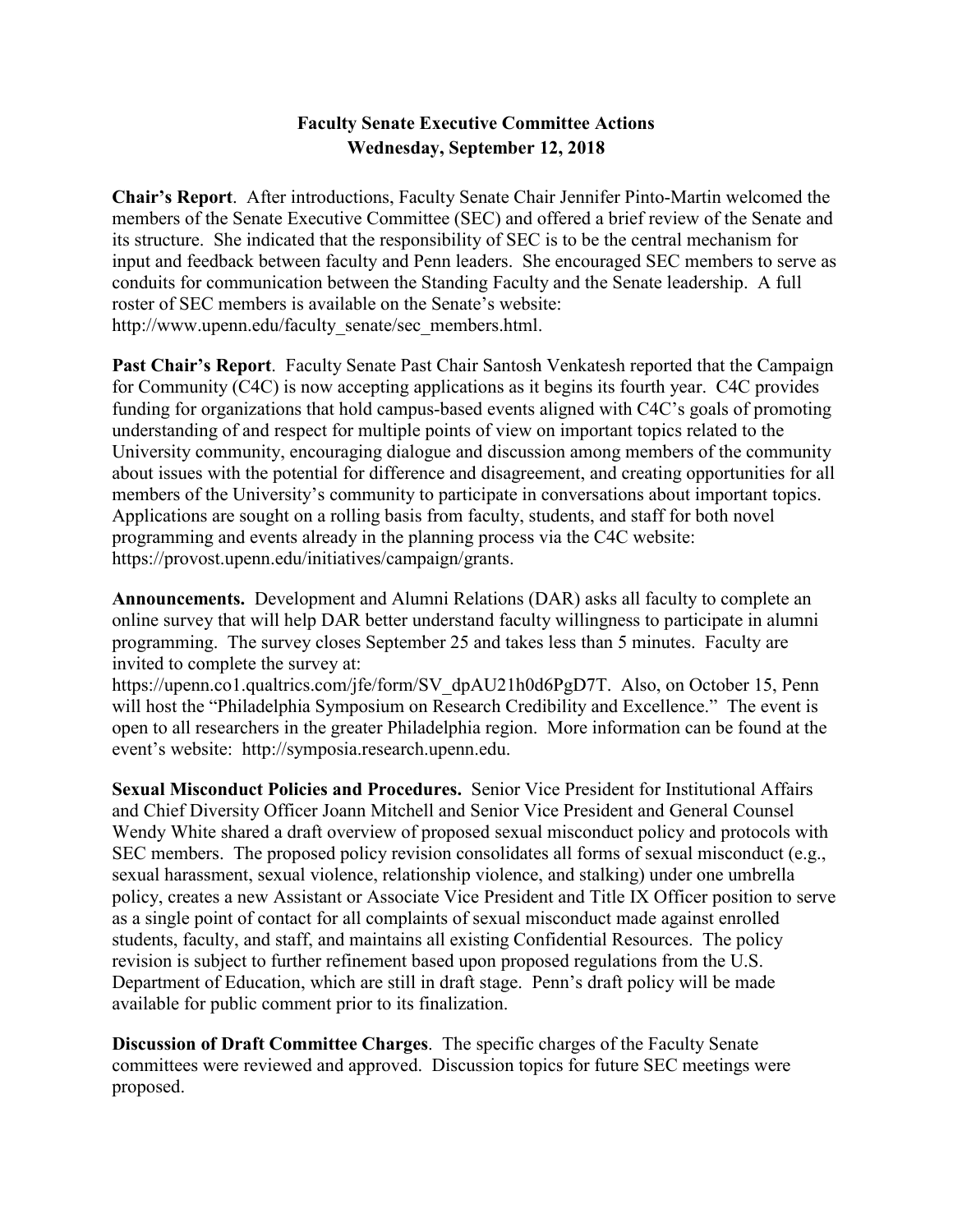# **Faculty Senate Executive Committee Actions Wednesday, October 10, 2018**

**2018 Senate Nominating Committee.** Pursuant to the Faculty Senate Rules, the members of SEC were requested to submit the name of a member of the Standing Faculty to appear on the Nominating Committee ballot.

**Update from the Office of the Provost.** Provost Pritchett offered an update on a number of topics. The Provost's Office and the Online Learning Initiative are co-hosting a summit on campus in October 12, 2018 with the University of the Future Network to discuss how globalization, online learning, and other changes are transforming the university of the future. The Take Your Professor to Lunch program continues during 2018-19, and a notice will be sent to students in the coming weeks. Benoit Dubé is focusing his initial efforts as Chief Wellness Officer on student wellness initiatives; Provost Pritchett thanked the Faculty Senate for its role in recommending the establishment of the Chief Wellness Officer position. The Penn First Plus program has been created to support first-generation and high need students; two faculty codirectors, Camille Charles and Robert Ghrist, have been appointed to lead the effort. Several faculty development initiatives are in place to try to further the development of faculty at all levels, including the Penn Faculty Fellows program and other efforts to support both junior faculty who are working toward promotion and tenure and faculty who are in management or leadership roles. The Office of the Vice Provost for Faculty helped host the conference "Changing the National Conversation: Inclusion and Equity" held in September, which included participation by Presidents and Provosts from more than 100 universities; a report will be issued later this year. A conversation between the Provost and SEC members ensued.

**Human Capital Management Project Update.** Vice Provost for Faculty Anita Allen and Associate Provost for Finance and Planning Mark Dingfield described progress on replacing Penn's existing payroll and faculty management systems with new cloud-based products Workday and Interfolio, respectively. The cloud-based products will replace current mainframe systems, thus making them more secure. Almost every constituency in the university will be impacted, including anyone receiving pay or benefits from Penn. The new products will also reduce inefficiencies and streamline processes for faculty hiring, recruitment, promotion, tenure, sabbatical-tracking, and more. The systems will launch on July 1, 2019, and a period of disruption during summer 2019 is expected as users acclimatize to them. It is expected that both products will be adopted widely across the University. Hands-on training will begin in April and will include classroom-based training sessions and online training modules. On demand training will be available (e.g., for faculty search committees).

**Moderated Discussion.** SEC members identified specific topics to address in an in-depth manner during the year. Several topics were identified, of which two will be selected at the next meeting.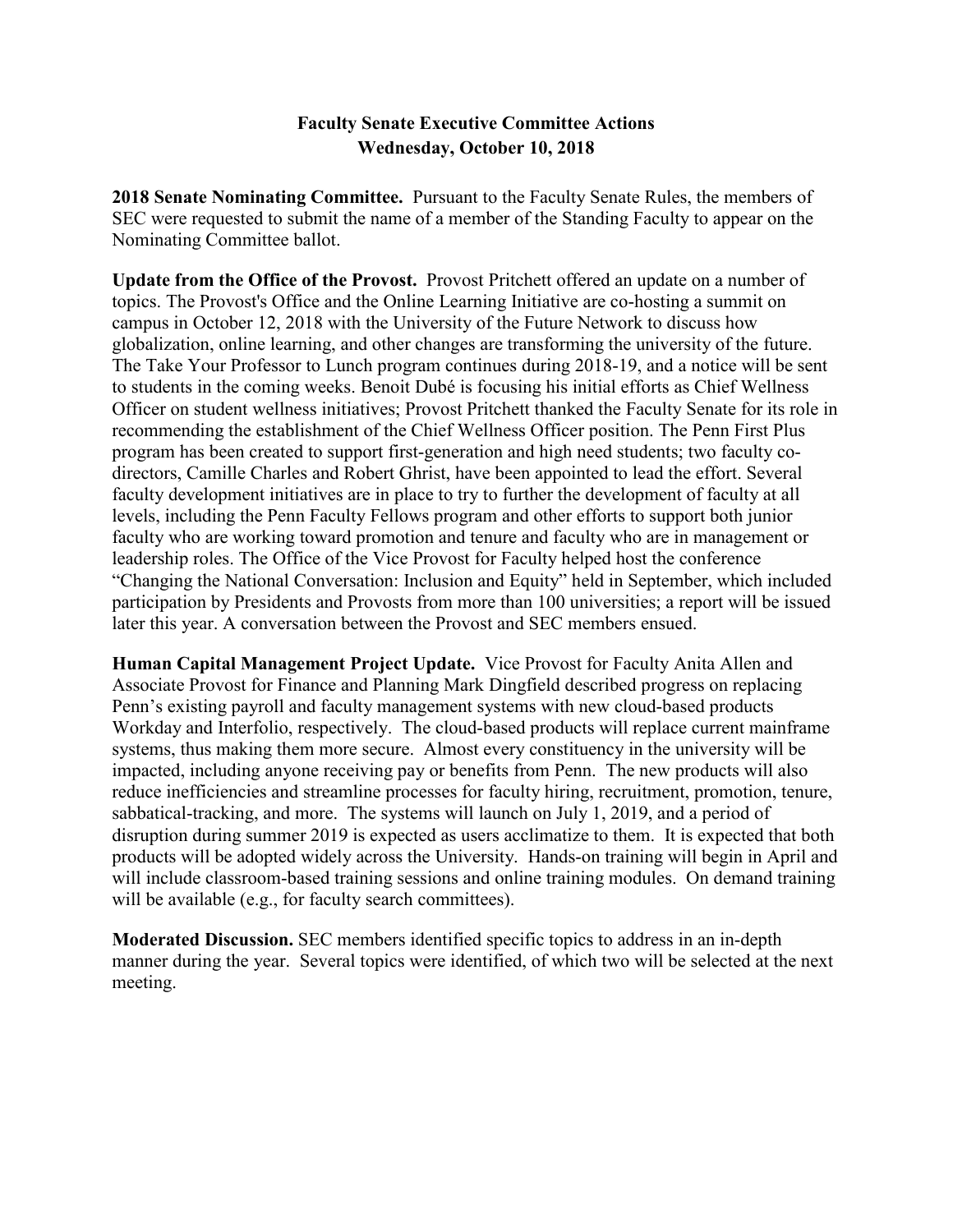#### **Faculty Senate Executive Committee Actions Wednesday, October 31, 2018**

**Chair's Report.** Faculty Senate Chair Jennifer Pinto-Martin reported that the Senate is in early planning stages for a Mini Teach-In during Spring 2019 that will follow on the successful Knowledge Teach-In held in March 2018. The Mini Teach-In will comprise one session at a public, off-campus location, in which members of the Philadelphia community will be encouraged to engage with Penn faculty, students, and staff. Faculty interested in helping to plan this event are encouraged to contact the Senate office.

**Past Chair's Report.** Past Chair Santosh Venkatesh reported on the work of the Capital Council. Professor Venkatesh will deliver a more in-depth report on Penn's annual budget planning effort at a future SEC meeting.

**2018 Senate Nominating Committee.** SEC members voted to adopt a membership slate for the 2018 Senate Nominating Committee. The slate will be published in a future issue of *Almanac* for comment by Standing Faculty members.

**Moderated Discussion.** Two topics were identified for focused attention by the SEC throughout the remainder of the year. On the first topic of improving Penn's academic diversity pipeline, SEC members agreed to assemble a set of best practices that can be shared with Penn schools and departments, and to consider ways these practices could be implemented and tested at Penn. On the second topic of improving Penn's faculty climate, SEC members discussed factors that may lead faculty to feel undervalued in their work at Penn. They also discussed initiatives at peer institutions that could serve as models for data collection on climate-related factors.

**Wellness at Penn.** Vice President for Public Safety Maureen Rush and Chief Wellness Officer Benoit Dubé provided a number of updates on wellness and security at Penn. (1) The Department of Public Safety has been working closely with Jewish centers and groups on campus, as well as other places of worship at Penn, to ensure security in the aftermath of the synagogue shooting in Pittsburgh on October 27. (2) Penn community members are encouraged to contact Public Safety (by calling 511 or 911) to report any suspicious activity they observe. (3) Public Safety runs a federal liaison vetting program for any persons from federal or state investigatory agencies wishing to speak with faculty members in an official capacity. (4) A pilot program of the Medical Emergency Response Team known as the Alternative Response Unit was launched this fall; the program is staffed by Penn paramedical staff who provide on-site medical assistance between 5:00pm and 3:00am, Wednesdays through Sundays. To encourage students to call in emergency situations, no bill is sent to students or their families. The university's Office of Alcohol and Other Drugs follows up with students who are treated for alcohol- or drug-related poisoning and offers to connect the student with counseling. (5) To increase access to mental health services by students in crisis, students may now reach a licensed counselor 24 hours per day, 7 days per week, at Counseling and Psychological Services (CAPS) by phoning 898-HELP and pressing 1. If a student calls when CAPS is closed, the counselor will work with the student to address the situation and, if needed, will transfer the student to the care of a CAPS counselor when CAPS reopens. (6) A platform for students – the Student Wellness Advisory Group (SWAG) – will be created to supplement existing student committees and resource groups. SWAG will be comprised of 10-15 student ambassadors from representative groups including, but not limited to, the LGBT Center, the United Minorities Coalition, and the Women's Center. Similar groups of faculty and staff will also be convened, although planning for these groups is still in the early stages. (7) A "big idea" contest will be launched in January to crowdsource novel wellness initiatives at Penn.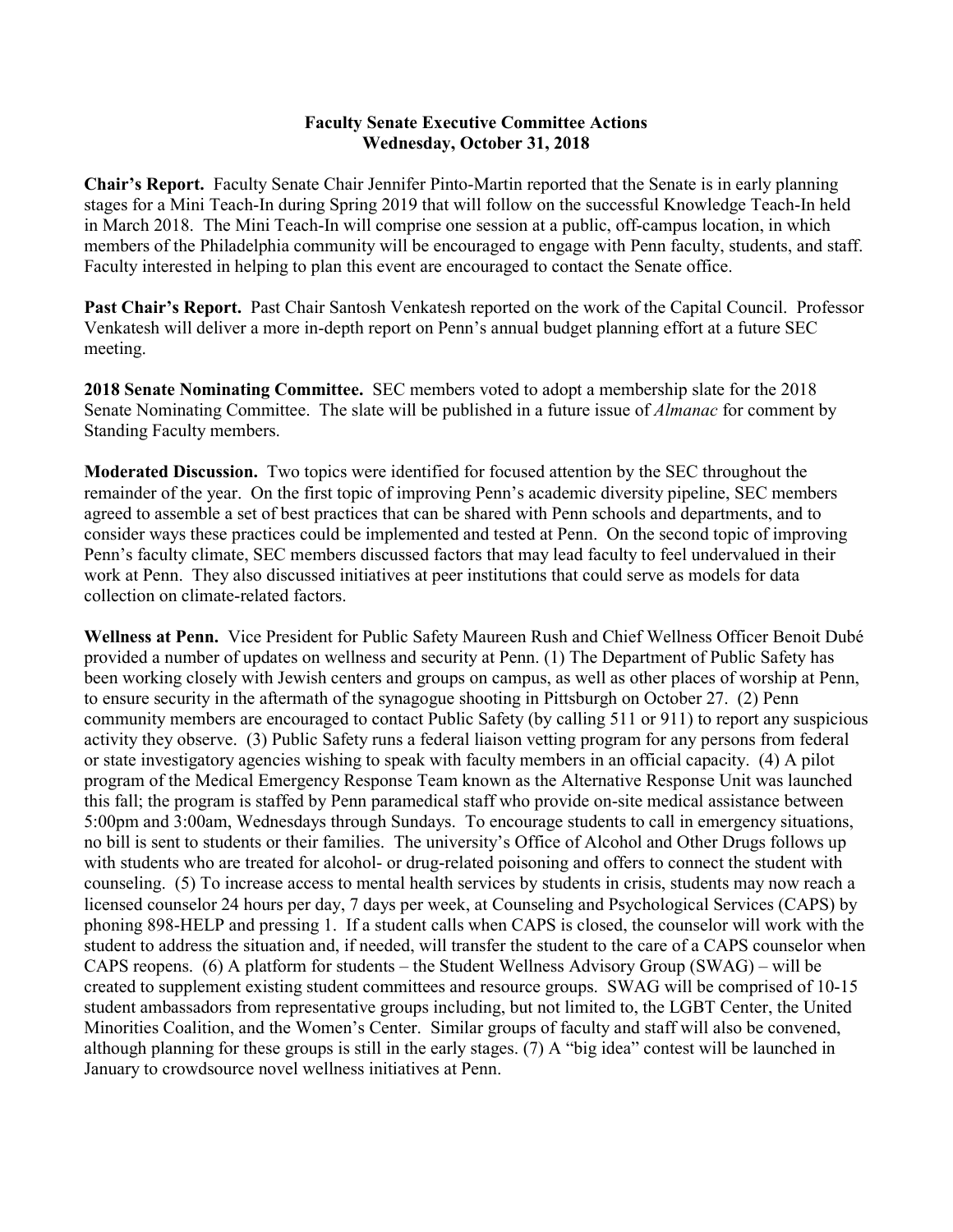### **Faculty Senate Executive Committee Actions Wednesday, November 28, 2018**

**Chair's Report.** Faculty Senate Chair Jennifer Pinto-Martin reported that a "Your Big Wellness Idea" contest will be launched in spring 2019. All interested faculty are encouraged to help with the planning and the judging efforts. Dr. Pinto-Martin also reported that a mini Teach-In is still in the planning stages to be held in early April. More details to follow in January.

**Past Chair's Report.** Past Chair Santosh Venkatesh described a "tuition block" for undergraduate tuition that was initiated in the current Fiscal Year 2019 (FY19). The block provides a flat rate of tuition remission to schools that is not tied directly to the number of courses taught or students being taught, in order to encourage positive educational outcomes for Penn as a whole by creating collaboration and efficiency across schools that serve undergraduate students. A base tuition level was established for FY19, will grow each year based on a predetermined parameter, and will be recalibrated every four years. The block involves the four undergraduate Schools (Nursing, SAS, SEAS, Wharton) plus two Schools that administer undergraduate majors (Annenberg and Design). The remaining Schools will not be part of the block because they do not offer undergraduate degrees.

**Update from the Office of the President.** President Amy Gutmann shared a progress report on the Penn Compact 2022 across three focus areas: Inclusion, Innovation, and Impact.

**Update from the Office of the Executive Vice President.** Executive Vice President Craig Carnaroli was joined by Vice President for Facilities Anne Papageorge, University Architect Mark Kocent, and Vice President for Budget and Management Analysis Trevor Lewis. Ms. Papageorge and Mr. Kocent briefed the committee on sustainability efforts being undertaken by Penn in the following areas: academics, utilities and operations, physical environment, waste minimization and recycling, purchasing practices, transportation, and outreach and engagement. Mr. Lewis provided a background briefing on Responsibility Center Management (RCM) at Penn. RCM is the managerial framework for Penn's internal budgeting and financial reporting on Schools and Centers. The basis for external financial statements used by ratings agencies, resource providers, and others is University-level Generally Accepted Accounting Principles. RCM was implemented at Penn in the 1970s as a way to control expenses and has since evolved to encourage revenue growth. Under RCM, the majority of direct revenue and expense is at the School and Center level, as are the alignment of authority and accountability. A key principle of RCM is transparency regarding sources and uses of institutional resources. RCM promotes the broadest possible stewardship of financial resources and encourages and rewards innovation and efficiency by Schools and Centers. Mr. Lewis described RCM funding dynamics between Schools and Centers and the University's Administrative Centers (including the President's and Provost's offices, Human Resources, and others).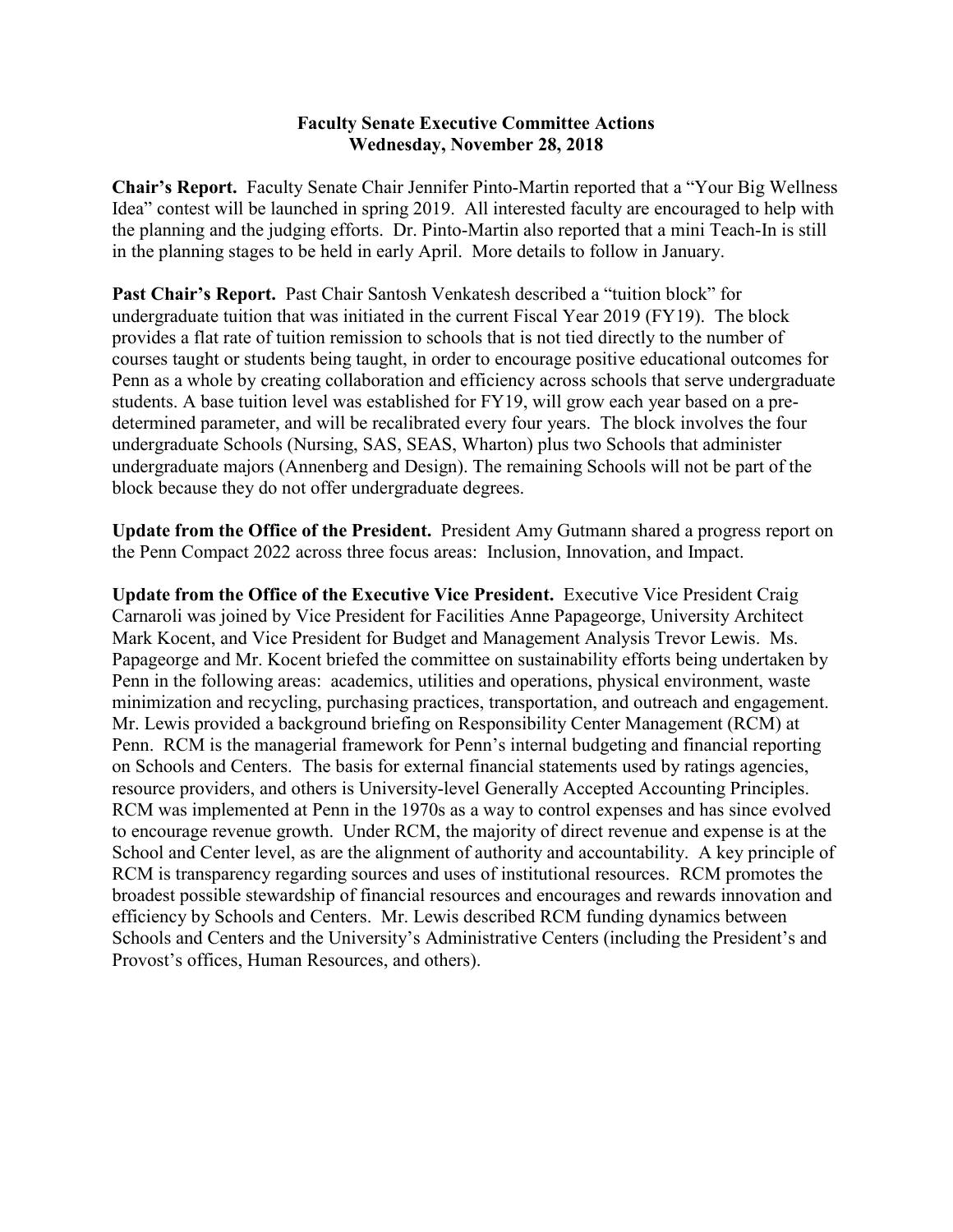### **Faculty Senate Executive Committee Actions Wednesday, January 23, 2019**

**Chair's Report.** Faculty Senate Chair Jennifer Pinto-Martin reported that a "Your Big Wellness Idea" contest will be launched later in the spring 2019 semester. Faculty are encouraged to help with the planning and the judging efforts by contacting the Senate Office. When the contest launches, anyone may submit a "Big Wellness Idea" for consideration by a review committee. Entries will be ranked by a judging panel and at least one idea will be funded for roll-out during the next academic year. Dr. Pinto-Martin also reported that a mini Penn Teach-In event will be held at the Free Library of Philadelphia's Parkway Central Library branch on Wednesday, April 10, from 6:00-8:00pm. Faculty and students are encouraged to attend.

**Past Chair's Report.** Faculty Senate Past Chair Santosh Venkatesh reported on the renovation of the Penn Museum.

**Sexual Misconduct Policies and Procedures.** Senior Vice President for Institutional Affairs and Chief Diversity Officer Joann Mitchell and Senior Vice President and General Counsel Wendy White reviewed the status of the Sexual Misconduct Policy, which is open for comments through February 22. Ms. Mitchell and Ms. White will review all comments to determine whether and how the policy draft should be amended. The new policy consolidates six individual policies into one and prescribes a set of procedures to be followed if a member of the Penn community seeks to file a complaint that falls under the new policy. A new office, led by an "Associate Vice President for Equity and Title IX Officer" ("AVP") will oversee the implementation of these policies and will also serve as Penn's Title IX coordinator, a responsibility that is currently managed by the Office of Affirmative Action. The AVP will serve as a central point of contact who will direct complainants to the appropriate resources on campus. A search to identify the first AVP will begin soon. Penn is participating via the Association of American Universities and the American Council on Education in commenting on new proposed regulations from the U.S. Department of Education on how institutions of higher education will be required to handle cases of sexual misconduct.

**Conflict of Interest Guidance.** Ms. White shared a brief document that articulates four principles to clarify Penn's existing conflict of interest policies related to individuals' investments in Penn technology (such as Penn start-up companies) and their corresponding fiduciary obligations. The document will soon be published in *Almanac*.

**Moderated Discussion.** SEC members discussed ongoing efforts by the Senate Committee on Faculty and the Academic Mission (SCOF) to review the composition and teaching contributions of Standing Faculty, Academic Support Staff, and Associated Faculty. A goal of these efforts is to identify best practices for promoting representation of Academic Support Staff and Associated Faculty within departments, schools, and the University.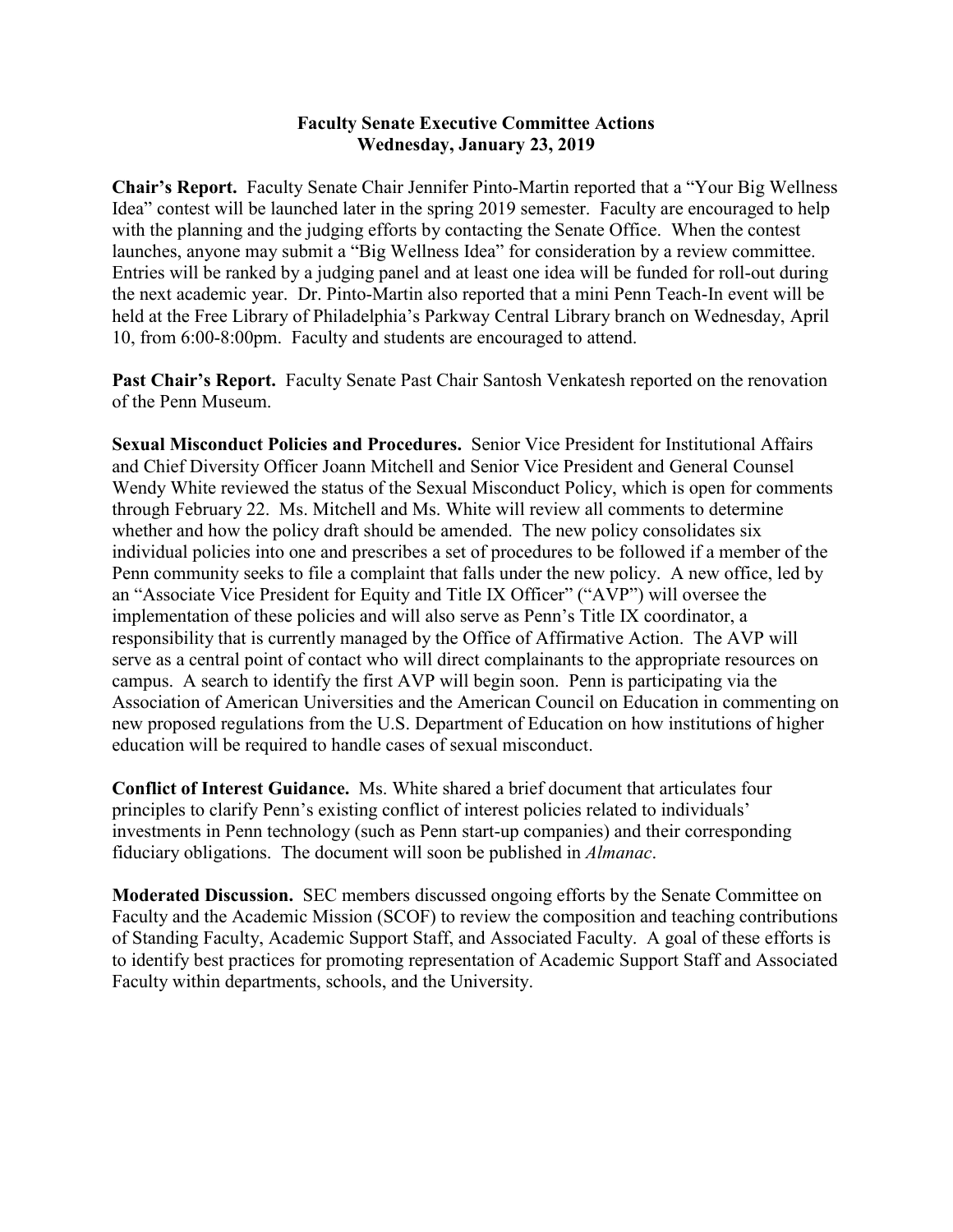## **Faculty Senate Executive Committee Actions Wednesday, February 13, 2019**

**Chair's Report.** Faculty Senate Chair Jennifer Pinto-Martin reported on a number of matters. The Office of the Vice Provost for Education welcomes comments from faculty on the 2021- 2022 academic calendar through March 11, 2019. The Penn Forum for Women Faculty will host former Penn President Judith Rodin for its annual Phoebe Leboy Lecture on April 10, 3:00pm at the School of Dental Medicine. The Vice Provost for Research has announced two new funding opportunities, the "Discovering the Future Grant" and the "Accelerating from Lab to Market Grant;" application materials for both can be found at [https://upennresearch.smapply.io/.](https://upennresearch.smapply.io/) The "Your Big Idea" wellness contest has received more than 250 submissions since its February 4 launch; submissions from anyone with a Penn email address can be made through March 1 at [https://bigidea.pennmedicine.org/wellness.](https://bigidea.pennmedicine.org/wellness) This year's Teach-In session will be titled "What We Know about Race – For Sure" and will be held at the Free Library of Philadelphia's Parkway Central Library branch on April 10 from 6:00-8:00pm. Faculty and students are encouraged to attend.

Past Chair's Report. Faculty Senate Past Chair Santosh Venkatesh reported on the Human Capital Management project and the corresponding launch of Workday@Penn on July 1, 2019.

**Update from the Office of the Provost.** Provost Wendell Pritchett reminded faculty members to express appreciation for their departmental business managers, who are working diligently to implement Workday@Penn in July. Any negative impacts on faculty through the transition period are likely to be minimal, and the new system is expected to have significant long-term benefits for the University and its workforce.

Provost Pritchett discussed faculty leadership development. Following an invited visit to a conference sponsored by the Mellon Foundation on development of humanities faculty into leadership roles, Penn received a \$100,000, three-year grant from the Foundation to enhance its work in this area. The goals of the grant are to develop leaders from diverse backgrounds and develop leadership pipelines. The Provost noted that the Mellon Foundation recognizes the value of leadership development for higher education broadly across college campuses nationwide. Every faculty member is a leader in some capacity, and the development of faculty who understand the challenges and importance of leadership roles on campus is a service to the institution whether or not the faculty member achieves a formal leadership role. The Mellon Foundation perceives there is a shortfall of leaders in the humanities, possibly because humanities faculty tend to have fewer leadership opportunities given that their scholarship is generally less collaborative than faculty in the sciences.

Faculty leadership development opportunities are continuing to increase at Penn. The Provost's Leadership Academy is aimed at helping emerging faculty leaders understand leadership roles and responsibilities by exposing them to current campus leaders through workshops and networking events. Its most recent session focused on time management and faculty diversity issues. The Provost described the Penn Faculty Pathways Program, which is an ongoing development opportunity for assistant professors.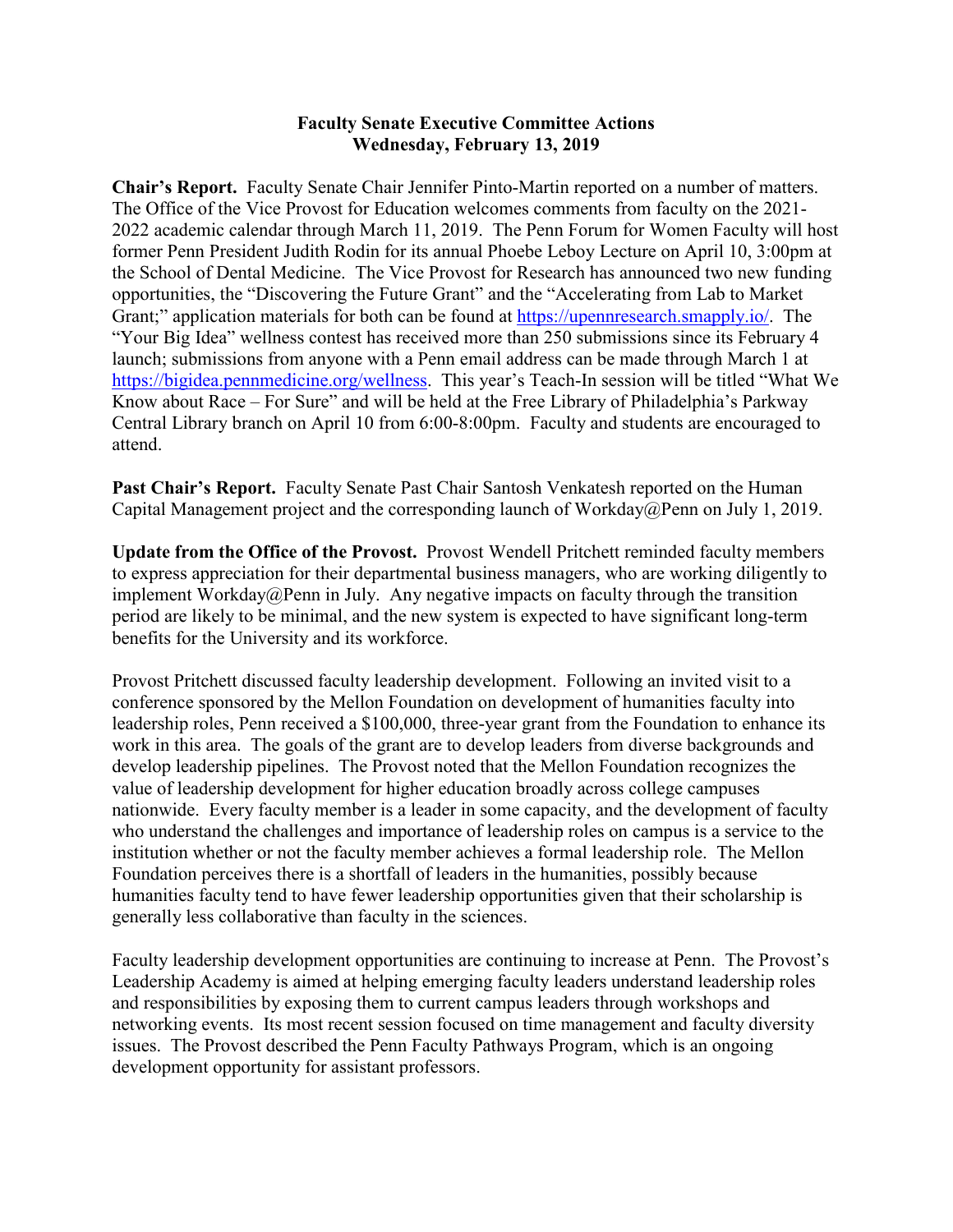The initial program was NIH-funded and targeted biomedical scientists, but Penn has seen success in the program and has expanded it to assistant professors whose work is in STEM disciplines. The support from the Mellon Foundation will help expand the Pathways program to the humanities faculty.

**2019 Senate Committee on Committees.** The roster for the 2019 Senate Committee on Committees was discussed and additional new members were identified.

**Moderated Discussion.** SEC members continued their discussion on the composition and teaching contributions of Standing Faculty, Academic Support Staff, and Associated Faculty. The discussion then turned to the possibility of organizing a sustainable, recurring, annual Teach-In event modeled after the two prior Faculty Senate Teach-Ins. It was proposed that this could take the form of a multisession, one-day event focusing on a single overarching topic (e.g., environment and sustainability) that changes year-to-year. SEC members suggested that the Teach-Ins could be held on campus but should aim to encourage involvement by local community members in selecting the topic and participating in the event. Sessions should be thoughtfully delivered so as to be directly relevant to participants' lives. Enough lead time should be provided to allow faculty to incorporate the Teach-In and its theme into their courses.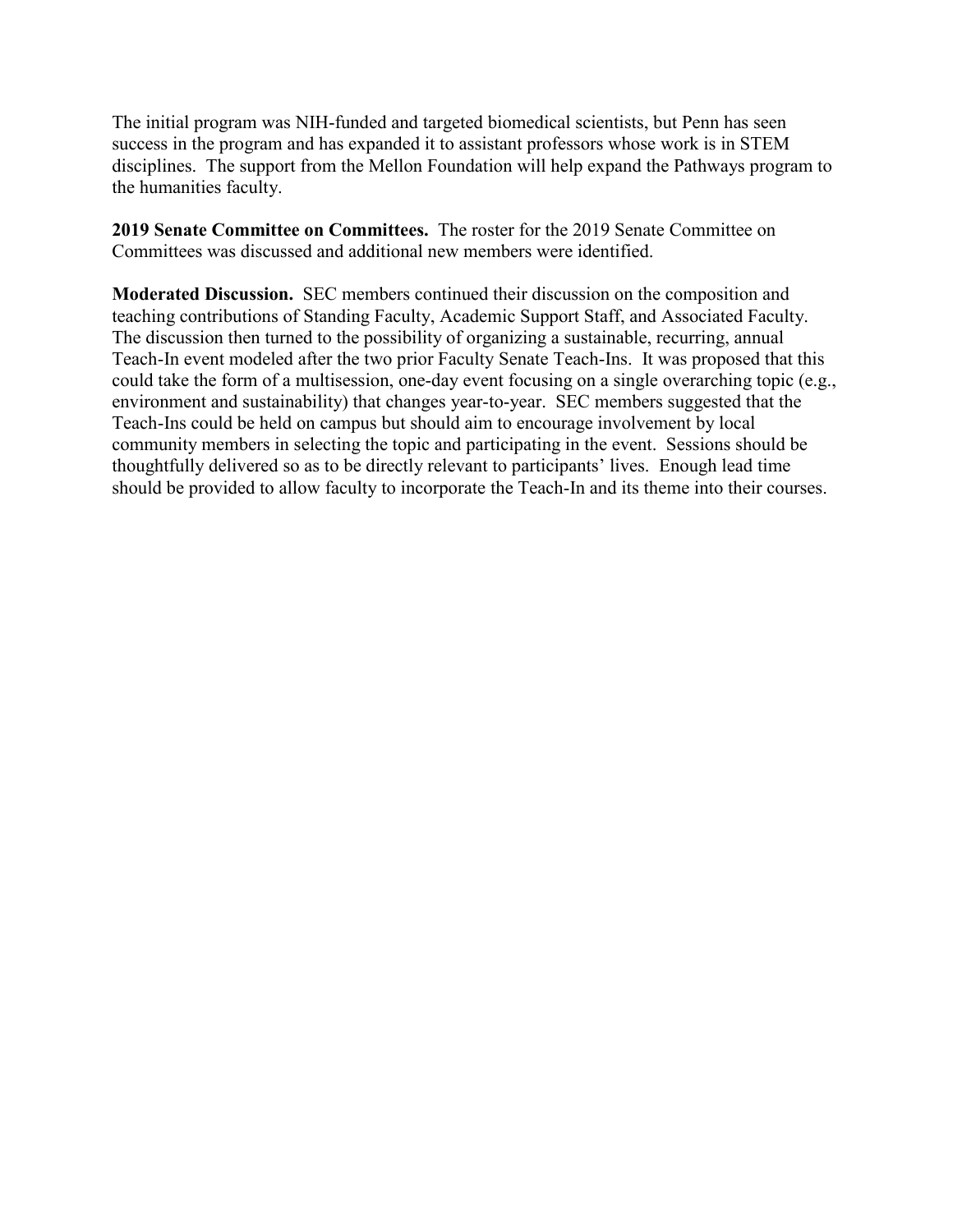#### **Faculty Senate Executive Committee Actions Wednesday, March 20, 2019**

**Chair's Report.** Faculty Senate Chair Jennifer Pinto-Martin reported on a number of matters. (1) The Faculty Senate will convene a Teach-In session on April 10 from 6:00-8:00pm called "What We Know about Race – For Sure." The session will be held at the Central Parkway Library's Skyline Room with participation from Penn faculty members John Jackson, Jr., Dorothy Roberts, and Sarah Tishkoff. The session will be moderated by WHYY's Tracey Matisak. The event is open to the public and faculty and students are encouraged to attend. (2) The "Your Big Idea" Wellness contest received more than 450 submissions; 14 semifinalists will "pitch" their ideas before a judging panel on April 25 at 4:30pm in Houston Hall's Bodek Lounge. The audience will have a chance to cast "live" votes during the session. (3) The Penn Slavery Project's symposium will be held on April 3-4 at Van Pelt Library; participation is open to the public. (4) Proposals are now being welcomed for the Provost's Excellence through Diversity Fund; the submission deadline is April 12.

**Past Chair's Report.** Faculty Senate Past Chair Santosh Venkatesh reported on the work of the Capital Council, the Provost's Academic Planning and Budget Committee, and the Campaign for Community.

**Update from the Office of the Vice Provost for Research.** Vice Provost for Research Dawn Bonnell described initiatives from her office that take a "strategic approach to navigating the research landscape." (1) The Postdoctoral Fellowships for Academic Diversity will be renamed the "Provost's Postdoctoral Fellows"; the program's goal to increase the pool of underrepresented groups in academia will remain unchanged. (2) Vice Provost Bonnell described a number of activities designed to promote networking and professional development for researchers at Penn, including the Penn Research Excellence Initiative to support credible, rigorous research initiatives and to "provide researchers with the context with which to influence external stakeholders to support research excellence." A regional symposium was recently convened on this topic out of which a multi-use video training archive will soon become available to researchers. Electronic Research Notebooks are now freely available to researchers at Penn. The notebooks provide a cloud-based platform for storage, organization, and sharing of research materials within labs and in research courses. (3) An Impact Report on the University Research Foundation for the period 2010-2017 is now available. (4) Two new research funding opportunities are now available and accepting proposals. The "Discovering the Future" research grant program is designed to support "high-risk discovery-based research" in which research initiatives could have transformative impacts. The "Accelerating from Lab to Market" program serves to support "translational research with commercialization potential." Kim Craig, Research Compliance Officer, described a proposed Policy on Controlled Substances for Research Purposes; SEC members voiced no objections to the proposed policy draft.

**Moderated Discussion.** SEC members discussed several matters, including principles of academic freedom in research at Penn, continuing efforts by a Faculty Senate standing committee to understand the roles and perspectives of Academic Support Staff within departments, and undergraduate admissions practices at Penn.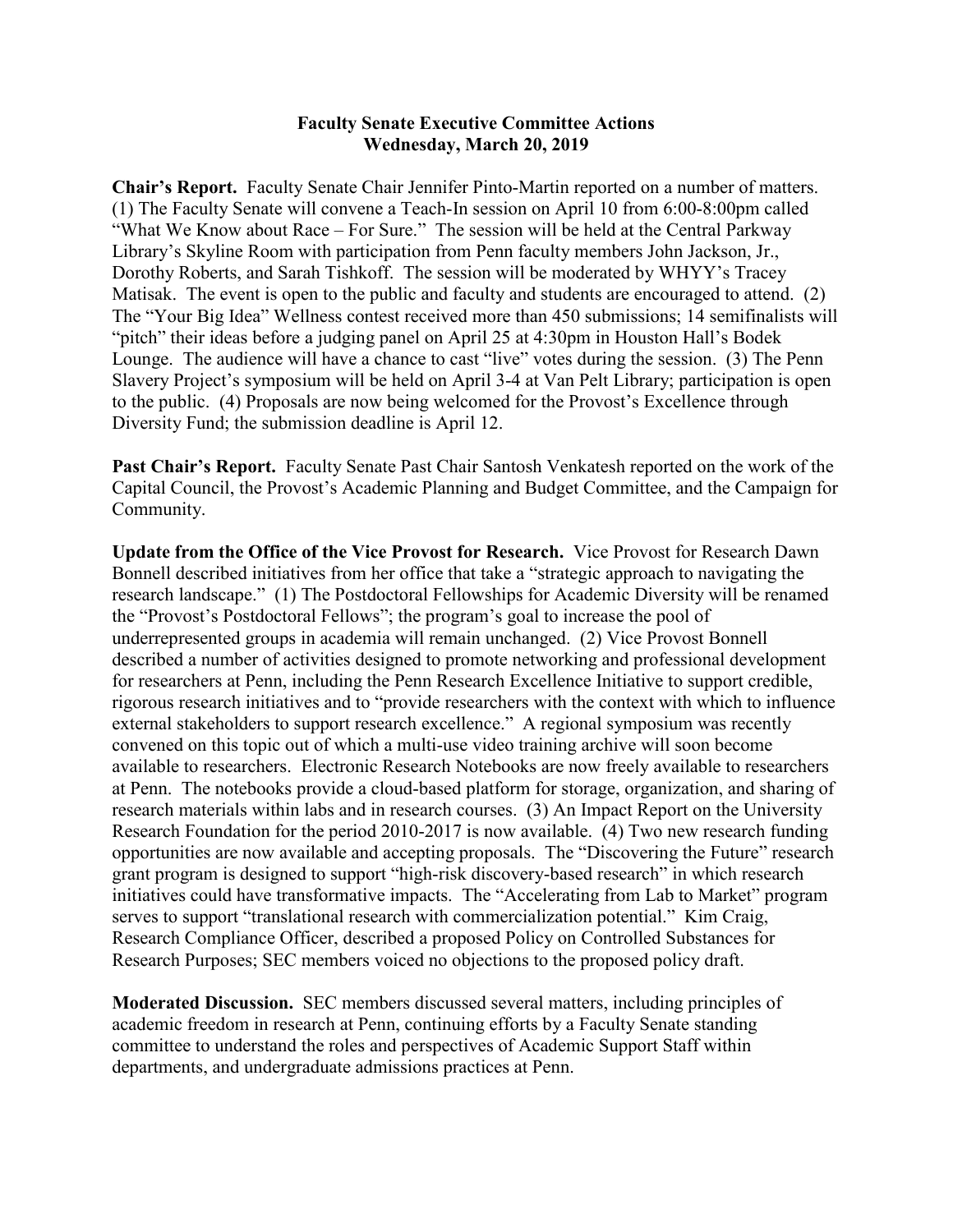## **Faculty Senate Executive Committee Actions Wednesday, April 17, 2019**

**Chair's Report.** Faculty Senate Chair Jennifer Pinto-Martin reported the Wellness Big Idea Pitch Event, which will be held at Houston Hall's Bodek Lounge on Thursday, April 25, 4:30- 6:00pm. Fourteen semifinalists will be given three minutes each to pitch their ideas. The audience will use an app to vote live during the session. The judging panel will announce the finalist(s) at the end of the event. More information can be found at [https://bigidea.pennmedicine.org/wellness.](https://bigidea.pennmedicine.org/wellness)

Past Chair's Report. Faculty Senate Past Chair Santosh Venkatesh reported on the work of the Provost's Academic Planning and Budget Committee.

**Update from the Office of the President.** President Amy Gutmann discussed a recent panel discussion she moderated at a gathering of the Association of American Universities on ethics in college admissions practices. Dr. Gutmann described her fundraising priorities as part of the Power of Penn campaign, services to be offered to first generation and low income students by the newly established Office of Penn First Plus Students, and the forthcoming launch of the Paideia, a five-year pilot program underwritten by the Stavros Niarchos Foundation that will foster programming in civil discourse, civic engagement, and leadership for undergraduate students.

**Moderated Discussion.** Following a number of revisions to its wording, SEC members voted to endorse a statement on gender-neutral campus bathrooms. The statement will be forwarded to University leadership together with a note of endorsement from the Senate Executive Committee that encourages the University to adopt the statement as policy.

SEC members also discussed a proposal to develop and maintain an "Engaging Ideas Program" within the Senate in order to develop programs or promote existing programming in an annually identified theme area (e.g., climate change and sustainability). The purpose of the Program would be to improve the flow of information about vital issues between the university and the extra-academic sector and to create opportunities and favorable conditions for university-based contributions to the greater community.